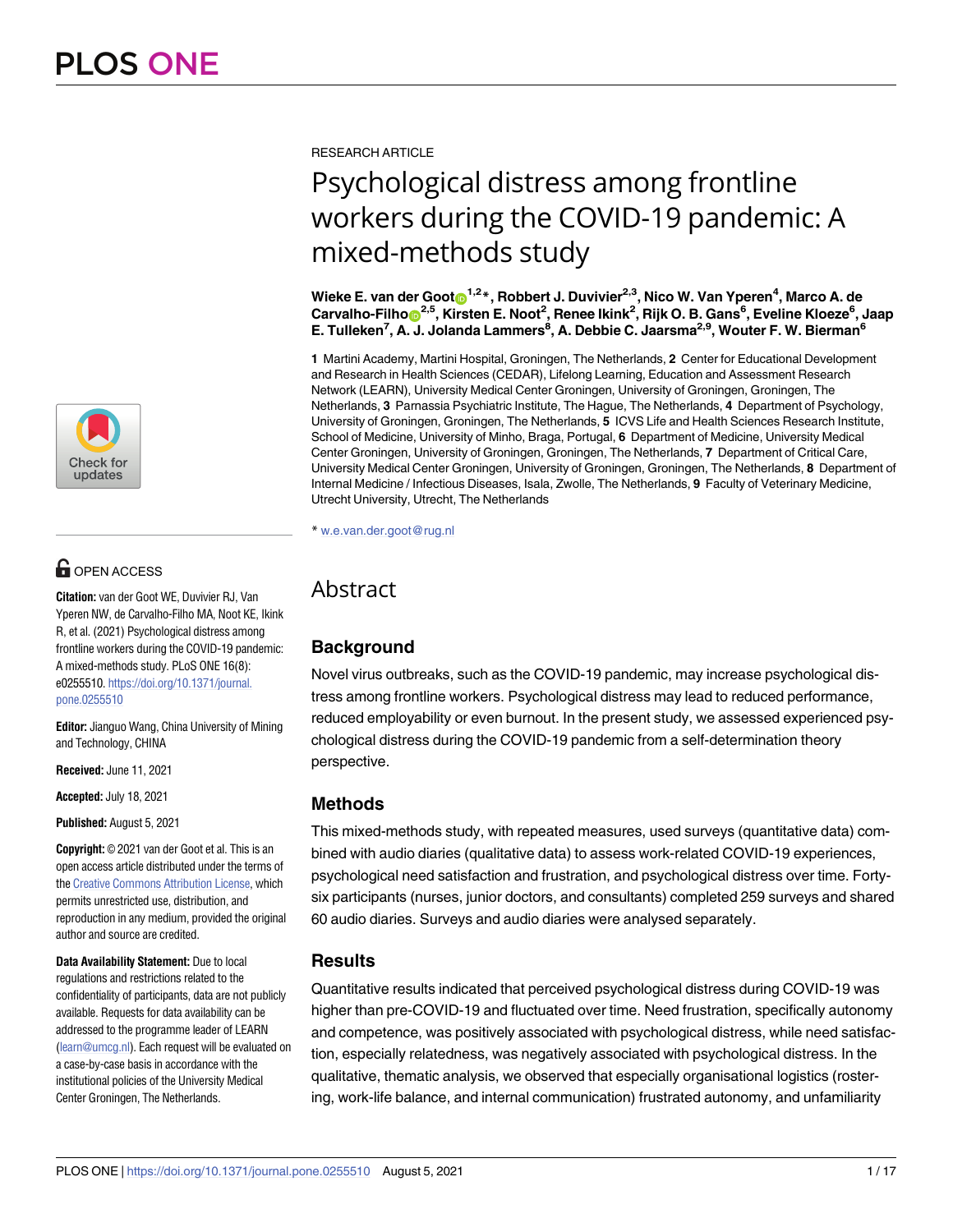**Funding:** The author(s) received no specific funding for this work.

**Competing interests:** The authors have declared that no competing interests exist.

with COVID-19 frustrated competence. Despite many need frustrating experiences, a strong connection with colleagues and patients were important sources of relatedness support (i.e. need satisfaction) that seemed to mitigate psychological distress.

#### **Conclusion**

The COVID-19 pandemic resulted in an increase of psychological distress among frontline workers. Both need frustration and need satisfaction explained unique variance of psychological distress, but seemed to originate from different sources. Challenging times require healthcare organisations to better support their professionals by tailored formal and informal support. We propose to address both indirect (e.g. organisation) and direct (e.g. colleagues) elements of the clinical and social environment in order to reduce need frustration and enhance need satisfaction.

# **Introduction**

In March 2020, the World Health Organisation declared the coronavirus disease 2019 (COVID-19) outbreak as a pandemic [1]. The COVID-19 pandemic has had an enormous impact on both healthcare systems and healthcare professionals [2]. Knowledge from previous virus outbreaks (e.g. SARS, MERS, and Ebola) indicated that healthcare professionals in contact with affected patients (so-called frontline workers) experienced more psychological distress and were more at risk for post-traumatic stress symptoms than healthcare professionals who had not been in contact with affected patients [3–6].

Based on previous research, there are strong indications that novel virus outbreaks may increase psychological distress among frontline workers during COVID-19. Emerging research on COVID-19 from several countries indicates that frontline workers report symptoms of depression, anxiety, and stress [7–9]. Reported risk factors included lack of perceived psychological preparedness and self-efficacy to help patients, social isolation, and fear of improper use or unavailability of personal protective equipment (PPE) and associated infection risks [10–12]. This is problematic, because psychological distress may lead to ill-being, which has detrimental effects on professionals, but also on healthcare organisations and patient safety [13]. The effect of COVID-19 on frontline workers' experiences therefore requires further exploration. A better understanding of the challenges and changes in work dynamics of frontline workers during the COVID-19 pandemic may help to develop tailored interventions that effectively support frontline workers' psychological health.

A useful lens to explore frontline workers' experiences of psychological distress is self-determination theory (SDT). This theory on human motivation and socialisation distinguishes three basic psychological needs (i.e. autonomy, competence, and relatedness) that are essential for healthy development and growth [14, 15]. First, the need for autonomy describes actions for which people feel a full sense of choice and free will  $[15-17]$ . Second, the need for competence refers to a sense of effectiveness and capability to execute and fulfil tasks [17–19]. Finally, the need for relatedness refers to the desire to feel connected to others and to have a sense of belonging [17, 20]. Work environments that facilitate satisfaction of these basic psychological needs prompt positive psychological outcomes, such as enhanced performance and greater psychological well-being [21, 22]. Conversely, work environments that frustrate these needs can cause psychological distress and maladaptive functioning [23]. Need frustration is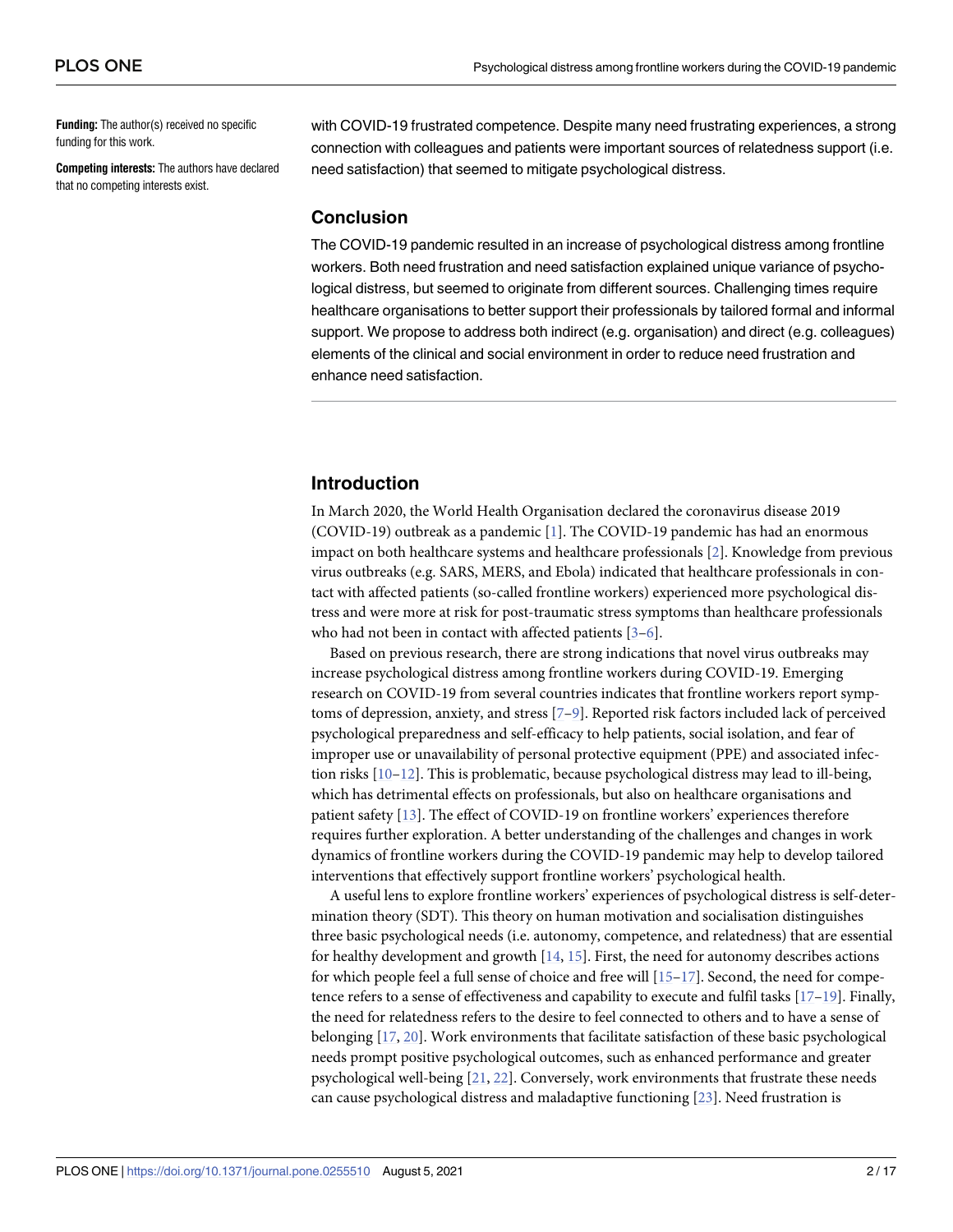experienced when basic psychological needs are thwarted [24, 25]. For example, when one feels obliged to act, think, or feel a certain way (autonomy frustration), feels insecure or disappointed about their skills (competence frustration), or feels excluded from their team (relatedness frustration) [23].

Changing circumstances due to COVID-19, such as more shifts, new roles, and highly protocolled care, may impede psychological need satisfaction and may evoke psychological need frustration. Research indicates that need satisfaction and need frustration should be treated as different constructs [24, 26]. While need satisfaction is deemed essential for well-being, a lack of need satisfaction may result in suboptimal growth and development, whereas need frustration may decrease well-being and promote health issues [23, 27]. In this study, we assumed that novel virus outbreaks would affect frontline workers' basic psychological need satisfaction and frustration. Specifically, due to the unpredictable course of the COVID-19 pandemic and (the associated) top-down decision-making processes to organise care, we expected a decrease in autonomy satisfaction and an increase in autonomy frustration. Furthermore, a lack of knowledge about COVID-19, its prognosis, and treatment options was likely to decrease frontline workers' competence satisfaction and increase their competence frustration. Finally, we expected that the effects on frontline workers' need for relatedness could go either way. In a pandemic, frontline workers typically work in teams especially assembled or altered for the situation. These newly composed COVID-19 teams may enhance frontline workers' relatedness satisfaction, because frontline workers in these teams may create supportive peer networks among themselves. Alternatively, new and changing teams may result in less relatedness satisfaction and more relatedness frustration, as professionals may feel more disconnected from each other.

To better understand these anticipated effects of the COVID-19 pandemic on frontline workers' psychological needs and psychological distress, we conducted a mixed-methods study–with both quantitative and qualitative measurements. Combining quantitative and qualitative data is important to gain more insight into frontline workers' experiences and perceptions in a dynamic and complex work environment. Specifically, in our quantitative study, we predicted a positive relation between need frustration and psychological distress (*Hypothesis 1a)*, and a negative relation between need satisfaction and psychological distress (*Hypothesis 1b*). In addition, we predicted that among frontline workers, the level of perceived psychological distress during the COVID-19 pandemic was higher than pre-COVID-19 *(Hypothesis 2a)*, but that these levels would decrease when the number of COVID-19 infections declined (*Hypothesis 2b*). For our qualitative analysis, we used audio diaries to acquire frontline workers' actual work-related experiences to enrich and illustrate our quantitative data. With these qualitative data, we explored the interplay of various elements of the work environment that may have supported or frustrated frontline workers' basic psychological needs, and accordingly, affected their psychological distress.

#### **Methods**

#### **Design and procedure**

We adopted an explorative longitudinal design with both repeated surveys (quantitative data) and audio diaries (qualitative data). Data were collected at six time points (T1, T2, T3, T4, T5, and T6) from April to November 2020. Frontline workers from two hospitals (one university medical centre and one general teaching hospital) in the Netherlands were recruited for participation in this study. Inclusion criteria were met if the participant was a consultant, junior doctor, or nurse, and worked on a ward or intensive care unit that provided care for COVID-19 patients. From April to May, participants were recruited via e-mail and by flyers on the wards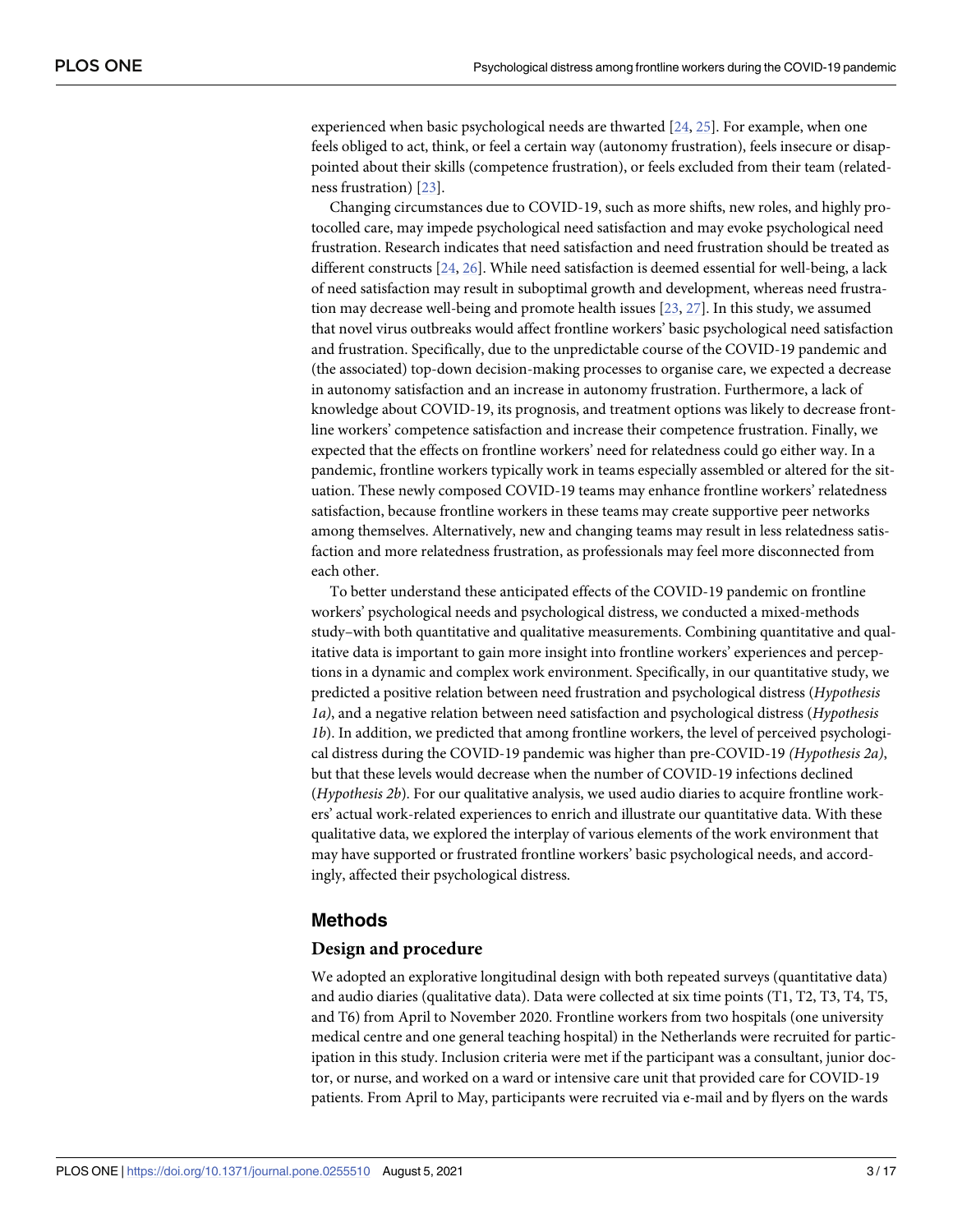by WEvdG, WFWB, EK, JET, and AJJL. If they were willing to participate, they contacted WEvdG and/or followed a web link to the first survey. All participants received an information letter about the study. An informed consent form preceded the first survey, in which participants indicated whether they would participate in the surveys only or both the surveys and audio diaries. After this survey, participants filled out a contact form for follow-up surveys and/or the audio diaries. The survey was designed by WEvdG, RJD, NWVY, ADCJ, and WFWB. The measures reported in this paper are part of this survey. Please refer to the supporting information for the survey items (S1 File).

The Ethical Review Board of the University Medical Center Groningen gave approval for this study, because it did not fall within the scope of the Medical Research Involving Human Subjects Act (METc 2020/186).

#### **Surveys**

**Quantitative data collection & sample.** Quantitative data were collected at all six time points (T1 –T6). Between April and June, participants received four surveys (T1 –T4) with an interval of seven days between each survey. In this period, regular, non-COVID care was largely downscaled in the participating hospitals. After the fourth survey, all participants received a digital voucher  $(\epsilon 10)$  for their participation. In August, participants received the fifth survey (T5). At this time, non-COVID hospital care had mostly upscaled again. In October, participants received the sixth and final survey (T6). Around this time, the number of hospitalised COVID-19 patients was progressively increasing, accompanied by partial downscaling of non-COVID care.

The study population  $(N = 46)$  consisted of eight consultants (17.4%), 15 junior doctors (32.6%), and 23 nurses (50.0%). Participants were on average 35.4 years old ( $SD = 9.8$ ), and 78.3% were female ( $n = 36$ ). One participant withdrew their participation after T1. Thirty-seven participants completed all six surveys (T1 –T6), four participants completed five surveys, and four participants completed four surveys. Forty participants completed the last survey (T6). In total, we received 259 surveys, resulting in 6.16% (17/276) missing data. An additional number of 14 (5.41%) surveys did not include the basic need satisfaction and frustration scale, because this scale was only assessed if the participant had worked during the previous week (i.e. some participants were off-duty during one of the measurements). The completion rate was 88.8% (245 out of 276 surveys).

**Quantitative measures.** *Demographic variables*. We collected the following demographic characteristics of participants: age, sex, professional occupation, department where they normally worked in non-COVID times, and average hours worked per week regularly.

*Need satisfaction & frustration*. Work-related autonomy, competence, and relatedness satisfaction and frustration were measured six times with the diary version of the BPNS/F scale [26, 28, 29]. The response scale ranged from 1 (*not true at all*) to 5 (*completely true*). Example items included: "Last week, I felt a sense of choice and freedom in my job" (autonomy satisfaction; aggregated  $\alpha = .63$ , with a range between  $\alpha = .34$  to  $\alpha = .85$ ), "Last week, I felt confident that I could do things well" (competence satisfaction; aggregated  $\alpha = .83$ , with a range between  $\alpha =$ .28 to  $\alpha$  = .93), "Last week, I felt connected with people who care for me, and for whom I care" (relatedness satisfaction; aggregated  $\alpha$  = .84, with a range between  $\alpha$  = .77 to  $\alpha$  = .90), "Last week, most of the things I did felt like 'I had to'" (autonomy frustration; aggregated  $\alpha = .73$ , with a range between  $\alpha$  = .60 to  $\alpha$  = .83), "Last week, I felt disappointed with many of my performances" (competence frustration; aggregated  $\alpha = .73$ , with a range between  $\alpha = .54$  to  $\alpha =$ .83), and "Last week, I felt excluded from my team" (relatedness frustration; aggregated  $\alpha$  = .78, with a range between  $\alpha$  = .72 to  $\alpha$  = .85). Higher scores indicated more satisfaction or frustration of work-related needs, respectively.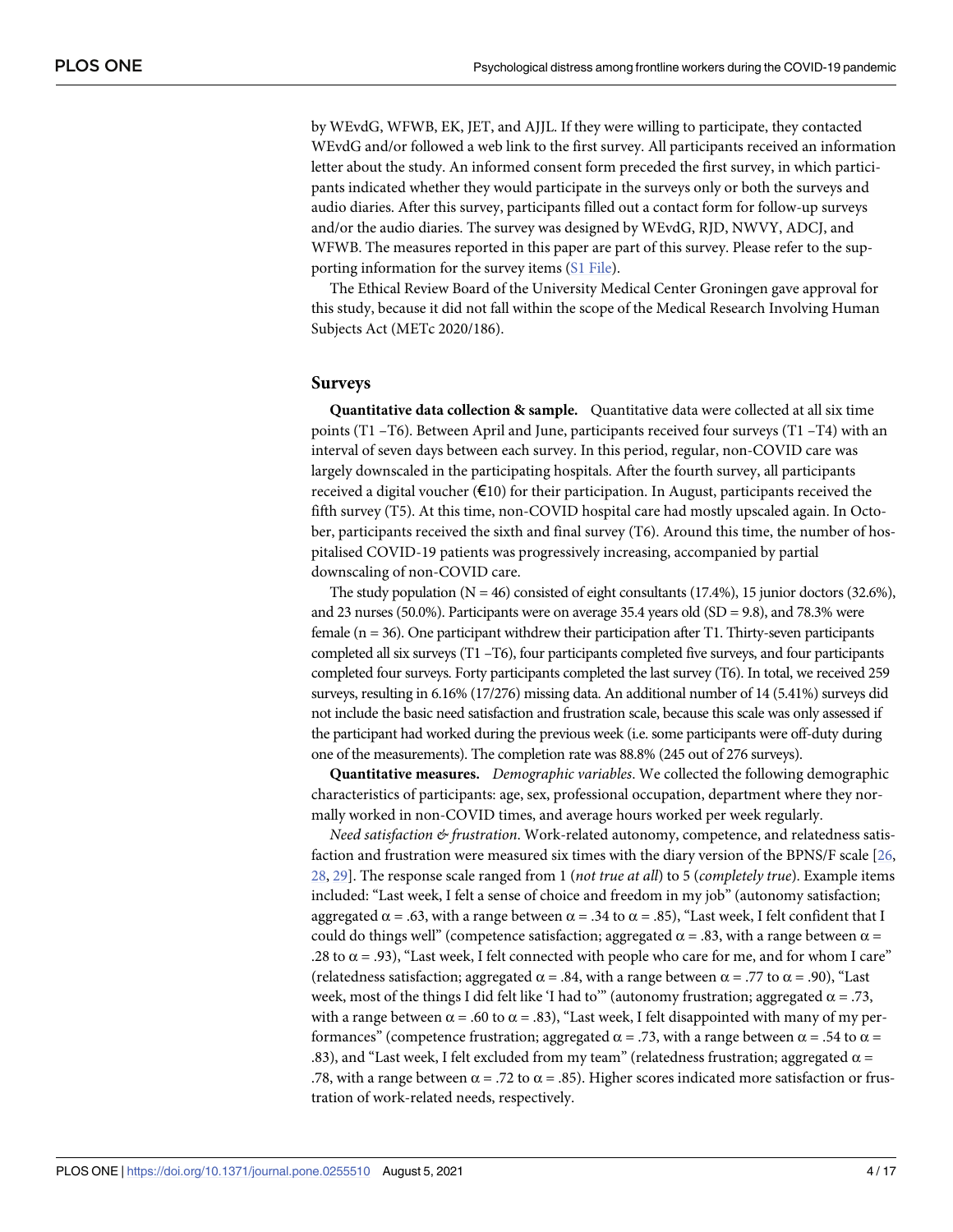*Psychological distress*. We assessed participants' perceived psychological distress with the 12-item version of the General Health Questionnaire (GHQ) [30]. We asked participants to rate their perceived psychological distress over the last seven days compared to pre-COVID-19 (before March 2020). Example items from the GHQ-12 are "Have you been feeling reasonably happy over the past seven days, all things considered"  $(1 = happier than before; 2 = as happy as$ before; 3 = less happy than before; 4 = much less happy than before) and "Have you felt that you were playing a useful part in things over the past seven days" (1 = more useful than before;  $2 =$  just as useful as before;  $3 =$  less useful than before;  $4 =$  much less useful than before). Participants rated all items on a four-option multiple-choice scale. We used the average GHQ-12 Likert score for statistical analysis and the bimodal scoring method (0-0-1-1, range 0–12), to screen for psychological distress among participants, with a threshold of 1 / 2. Higher scores indicated more psychological distress than before the COVID-19 pandemic. A bimodal score *>* 1 indicated that participants experienced somewhat more psychological distress than before COVID-19. A bimodal score *>* 2 indicated that the participant experienced more severe psychological distress than before the COVID-19 pandemic, which may lead to mental health disorders, and might be considered for follow-up mental health testing [31]. The reliability estimates ranged between  $\alpha$  = .65 and  $\alpha$  = .82, with an aggregated average of  $\alpha$  = .76.

**Quantitative data analysis.** Descriptive data analysis was performed with SPSS version 26. We used MLwiN version 3.05 [32] to employ multilevel analyses.

#### **Audio diaries**

**Qualitative data collection & sample.** The qualitative data (audio diaries) were collected during the first four time points (T1 –T4). The participants were instructed to record 1 to 3 audio diaries per week over a period of four weeks (see S2 File). Fifteen participants (ten nurses, two consultants, and three junior doctors) shared 60 audio diaries, 13 of them were female (86.7%).

**Qualitative measures.** *Audio diaries*. To explore participants' recent work experiences during the COVID-19 pandemic, we asked participants to record experiences that had a significant impact on them, either positive or negative (see  $S2$  File for all prompts). All shared entries were in Dutch, with a duration of one to eight minutes, and were transcribed verbatim before analysis.

**Thematic analysis.** We used a constructivist perspective to analyse the qualitative data, assuming that each participant shared their perspective on reality [33]. We used the six phases of thematic analysis to structure our analysis  $[34]$  (see S3 File for additional information). Data analysis started with familiarisation with the data by reading and re-reading all of the transcripts. Second, the transcripts were open-coded. Third, we developed a deductive thematic framework with autonomy, competence, and relatedness satisfaction and frustration, respectively. Fourth, we used the thematic framework for deductive analysis and discussed and reviewed the themes. Fifth, we (re)defined and interpreted the themes, leading to the results section in this paper. Finally, we wrote the draft paper and triangulated the qualitative and quantitative data. We used Atlas.ti software version 8 (ATLAS.ti Scientific Software Development GmbH, Berlin, Germany) to support data organisation and management.

#### **Results**

#### **Quantitative data**

Table 1 presents the means, standard deviations, and correlations between the study variables. In line with Hypothesis 1, psychological distress was negatively associated with need satisfaction ( $p < .001$ ), and positively associated with need frustration ( $p < .001$ ).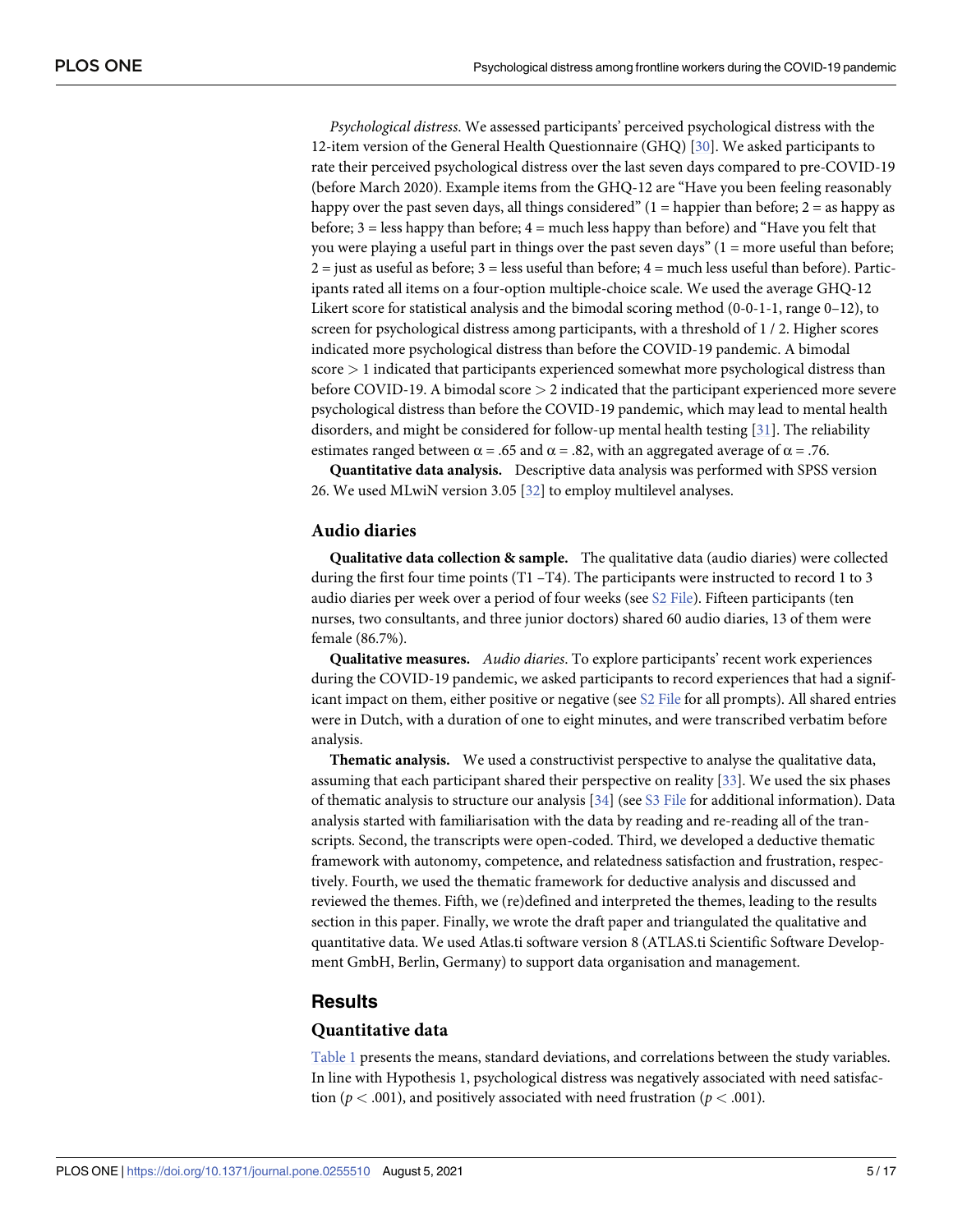| Variable     |                                | M    | <b>SD</b> |                          | $\rightarrow$ |           | 4        |                              | o        |
|--------------|--------------------------------|------|-----------|--------------------------|---------------|-----------|----------|------------------------------|----------|
|              | Autonomy satisfaction          | 3.48 | 0.67      | $\overline{\phantom{a}}$ |               |           |          |                              |          |
| $\mathbf{2}$ | Competence satisfaction        | 4.02 | 0.57      | $.24***$                 |               |           |          |                              |          |
| 3            | Relatedness satisfaction       | 3.86 | 0.72      | $.18***$                 | $.25***$      | -         |          |                              |          |
| 4            | <b>Autonomy frustration</b>    | 2.13 | 0.73      | $-48**$                  | $-.11$        | $-.22***$ |          |                              |          |
| 5            | <b>Competence frustration</b>  | 1.93 | 0.68      | $-.33**$                 | $-.36***$     | $-.22**$  | $.27***$ | $\qquad \qquad \blacksquare$ |          |
| 6            | <b>Relatedness frustration</b> | 1.62 | 0.56      | $-.23***$                | $-.18***$     | $-.57***$ | $.26***$ | $.24***$                     |          |
|              | Psychological distress         | 1.80 | 0.30      | $-.25***$                | $-.19***$     | $-.26***$ | $.32**$  | $.36***$                     | $.27***$ |

**Table 1. Means, standard deviations, and correlations between the study variables.**

 $*p < .05$ 

⇤⇤*p <* .001. M = mean, SD = standard deviation.

https://doi.org/10.1371/journal.pone.0255510.t001

**Multilevel analyses.** Our data were hierarchically structured, with six repeated measures (T1 –T6, Level 1) nested in participants (Level 2). We created seven null models (see S1 Table), one for each variable, to examine the distribution of variance at the within- (Level 1) and between-person level (Level 2). In all null models, the within-person variance was larger than the between-person variance. Given these significant differences, multilevel analysis was appropriate to test our hypotheses.

**Hypothesis testing.** Our first hypothesis predicted a positive relation between need frustration and psychological distress (*Hypothesis 1a)*, and a negative relation between need satisfaction and psychological distress (*Hypothesis 1b)*. First, we tested the variance in psychological distress that was explained by need frustration (Table 2, Model 1). Multilevel analysis showed that need frustration explained 9.0% variance at the between-person level and 9.0% variance at the within-person level. This model provided a significantly better fit than the null model ( $\chi^2$ <sub>change null model</sub> (3) = 45.81; *p* < .001). We observed a significant increase in psychological distress for autonomy frustration (*p* = .005), competence frustration (*p <* .001), and relatedness frustration ( $p = .008$ ).

| Parameter                      | Model 1 |           |       |         | Model 2 |           |         |         | Model 3 |           |                     |       |
|--------------------------------|---------|-----------|-------|---------|---------|-----------|---------|---------|---------|-----------|---------------------|-------|
|                                | b       | <b>SE</b> | t(42) | D       | b       | <b>SE</b> | t(42)   | p       | b       | <b>SE</b> | $\vert t(39) \vert$ | p     |
| Intercept                      | 1.80    | 0.02      | 75.08 | < 0.001 | 1.80    | 0.03      | 66.70   | < 0.001 | 1.80    | 0.03      | 72.04               | <.001 |
| <b>Autonomy frustration</b>    | 0.07    | 0.02      | 2.96  | .005    |         |           |         |         | 0.06    | 0.03      | 2.27                | .029  |
| <b>Competence frustration</b>  | 0.13    | 0.03      | 4.68  | < 0.001 |         |           |         |         | 0.12    | 0.03      | 3.97                | <.001 |
| <b>Relatedness frustration</b> | 0.09    | 0.03      | 2.67  | .011    |         |           |         |         | 0.04    | 0.04      | 0.92                | .363  |
| <b>Autonomy satisfaction</b>   |         |           |       |         | $-0.08$ | 0.03      | $-2.82$ | .007    | $-0.02$ | 0.03      | $-0.63$             | .530  |
| Competence satisfaction        |         |           |       |         | $-0.05$ | 0.03      | $-1.74$ | .089    | $-0.03$ | 0.03      | $-1.00$             | .323  |
| Relatedness satisfaction       |         |           |       |         | $-0.10$ | 0.03      | $-3.85$ | < 0.001 | $-0.07$ | 0.03      | $-2.33$             | .025  |
| <b>Explained variance (%)</b>  |         |           |       |         |         |           |         |         |         |           |                     |       |
| Between-person level           |         | 8.99      |       |         |         | 1.12      |         |         |         | 5.62      |                     |       |
| Within-person level            |         | 8.99      |       |         |         | 7.87      |         |         |         | 12.36     |                     |       |
| 2*log likelihood               |         | 34.01     |       |         |         | 49.14     |         |         |         | 26.29     |                     |       |
| $\chi^2$ change null model (3) |         | 45.81     |       | < 0.001 |         | 30.68     |         | <.001   |         | 53.54     |                     | <.001 |
| $\chi^2$ change 1 (3)          |         |           |       |         |         |           |         |         |         | 7.73      |                     | .052  |
| $\chi^2$ change 2 (3)          |         |           |       |         |         |           |         |         |         | 22.85     |                     | <.001 |

**Table 2. Summary of the model estimates for psychological distress.**

b = unstandardised coefficient, SE = standard error, t(df) = t-test statistic with degrees of freedom within brackets, *p* = p-value.

https://doi.org/10.1371/journal.pone.0255510.t002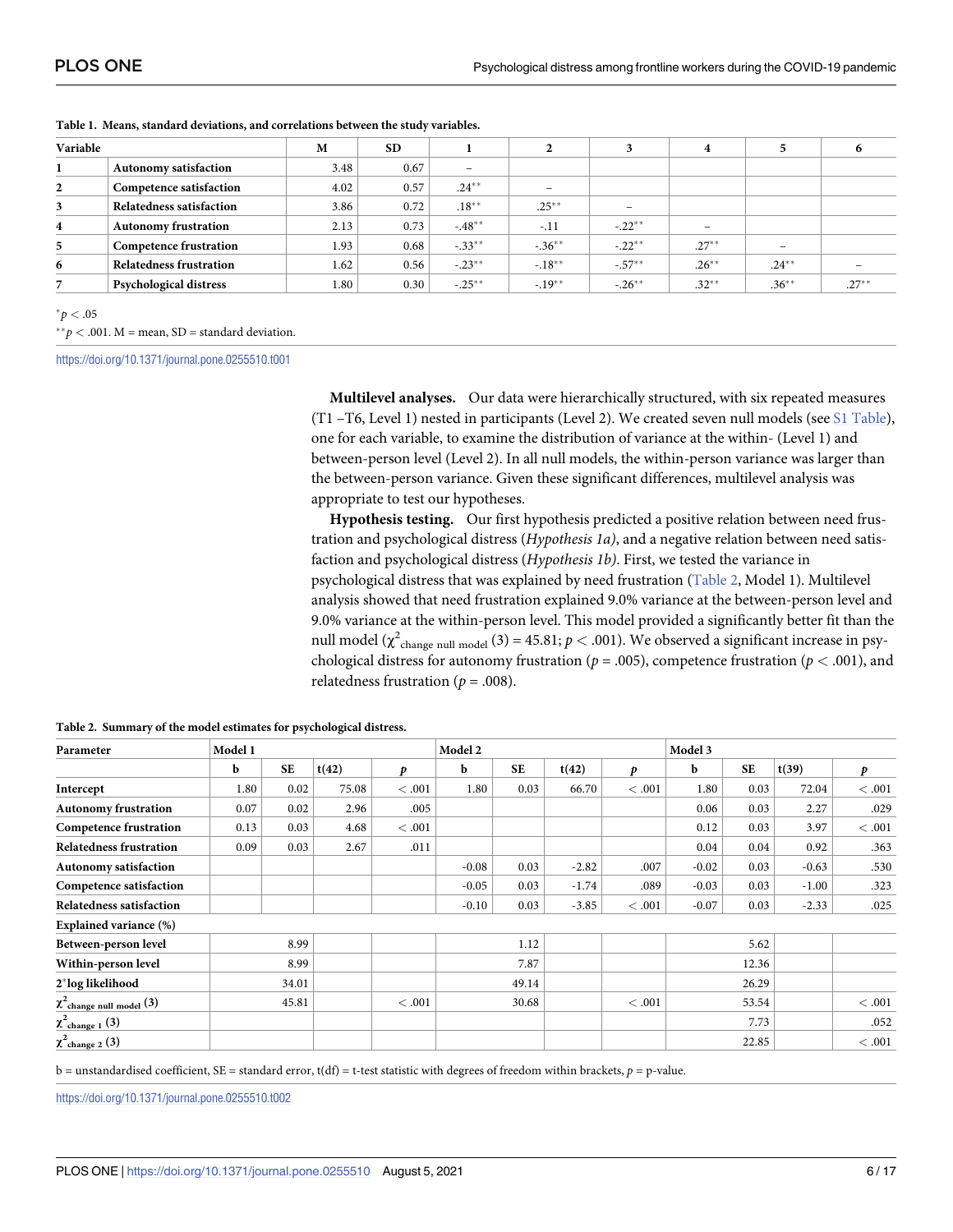Second, we tested the variance in psychological distress that was explained by need satisfaction (Table 2, Model 2). Multilevel analysis showed that need satisfaction explained 1.1% variance at the between-person level, and 7.9% variance at the within-person level. This model provided a significantly better fit than the null model ( $\chi^2$ <sub>change null model</sub> (3) = 30.69, *p* < .001). We observed a significant decrease in psychological distress for autonomy satisfaction ( $p =$ .007), and relatedness satisfaction ( $p < .001$ ), but not for competence satisfaction ( $p = .089$ ).

Third, we combined Model 1 and Model 2 to assess if frustrated and satisfied needs explained additional variance in psychological distress (Table 2, Model 3). This model explained 5.6% variance of psychological distress at the between-person level, and 12.4% at the within-person level. Model 3 provided a significantly better fit than the need satisfaction only model ( $\chi^2$ <sub>change 2</sub> (3) = 22.85; *p* < .001), and the need frustration only model ( $\chi^2$ <sub>change 1</sub> (3) = 7.73;  $p = .052$ ). We observed a significant decrease in psychological distress for relatedness satisfaction ( $p = .025$ ), but not for competence satisfaction ( $p = .323$ ), or autonomy satisfaction ( $p = .925$ ) = .530). We observed a significant increase in psychological distress for autonomy frustration  $(p = .029)$ , and competence frustration ( $p < .001$ ), but not for relatedness frustration ( $p =$ .363). Hence, we conclude that Hypothesis 1 was only partly supported: unique variance of psychological distress was explained by autonomy and competence frustration (*Hypothesis 1a)*, and by relatedness satisfaction (*Hypothesis 1b*).

In our second hypothesis, we predicted that the level of perceived psychological distress among frontline workers was higher than before the COVID-19 pandemic *(Hypothesis 2a)*, but that these levels would decrease over time when COVID-19 infection rates declined *(Hypothesis 2b)*. As indicated, we asked the participants to rate their perceived psychological distress over the last seven days *compared to pre-COVID-19 (i*.*e*. *before March 2020)*. To test the second hypothesis, we first calculated perceived psychological distress among frontline workers and used the cut-off scores of Goldberg et al. [31]. Table 3 shows that relative to pre-COVID-19, a substantial percentage (27.9% - 50.0%) of the participants experienced more psychological distress across different time points, which supports *Hypothesis 2a*. More specifically, 7.0% - 20.0% experienced somewhat more psychological distress (score *>* 1–2), and 13.3–30.0% experienced more severe psychological distress (score *>* 2) during COVID-19. Mann-Whitney tests indicated that, across all six time points, the group of participants that experienced more psychological distress (GHQ *>* 1) had a significantly higher median score  $(p < .001)$  than the group of participants that did not experience more psychological stress  $(GHO \le 1)$  than before COVID-19 (see S2 Table).

Note that Table 3 also shows that psychological distress fluctuated over time. We tested these fluctuations (*Hypothesis 2b)*, with multilevel analysis (see S3 Table). The results indicated a trend that perceived psychological distress was somewhat lower on T2 ( $p = .081$ ) and T4 ( $p =$ .050) compared to T1. This model did not explain more variance than the null model with

|                | $\cdot$ |               |                       |          |                    |                         |  |
|----------------|---------|---------------|-----------------------|----------|--------------------|-------------------------|--|
| Measurement    |         | Likert M (SD) | <b>Bimodal M (SD)</b> | Range    | $ GHQ-score > 1-2$ | $ GHO\text{-}sore > 2 $ |  |
| T1             | 46      | 1.85(.33)     | 1.87(2.28)            | $0 - 9$  | $6(13.0\%)$        | 13 (28.3%)              |  |
| T <sub>2</sub> | 45      | 1.76(.25)     | 1.11(1.51)            | $0 - 7$  | $7(15.6\%)$        | $6(13.3\%)$             |  |
| T3             | 43      | 1.78(0.27)    | 1.14(1.70)            | $0 - 7$  | $7(16.3\%)$        | 7(16.3%)                |  |
| T <sub>4</sub> | 43      | 1.75(.27)     | 1.00(1.61)            | $0 - 7$  | $3(7.0\%)$         | $9(20.9\%)$             |  |
| T <sub>5</sub> | 42      | 1.81(.34)     | 1.31(2.07)            | $0 - 10$ | 6 (14.3%)          | $8(19.1\%)$             |  |
| T6             | 40      | 1.86(.34)     | 1.85(1.99)            | $0 - 9$  | $8(20.0\%)$        | 12 (30.0%)              |  |

**Table 3. Perceived psychological distress across time points.**

 $N =$  number of participants,  $M =$  mean,  $SD =$  standard deviation.

https://doi.org/10.1371/journal.pone.0255510.t003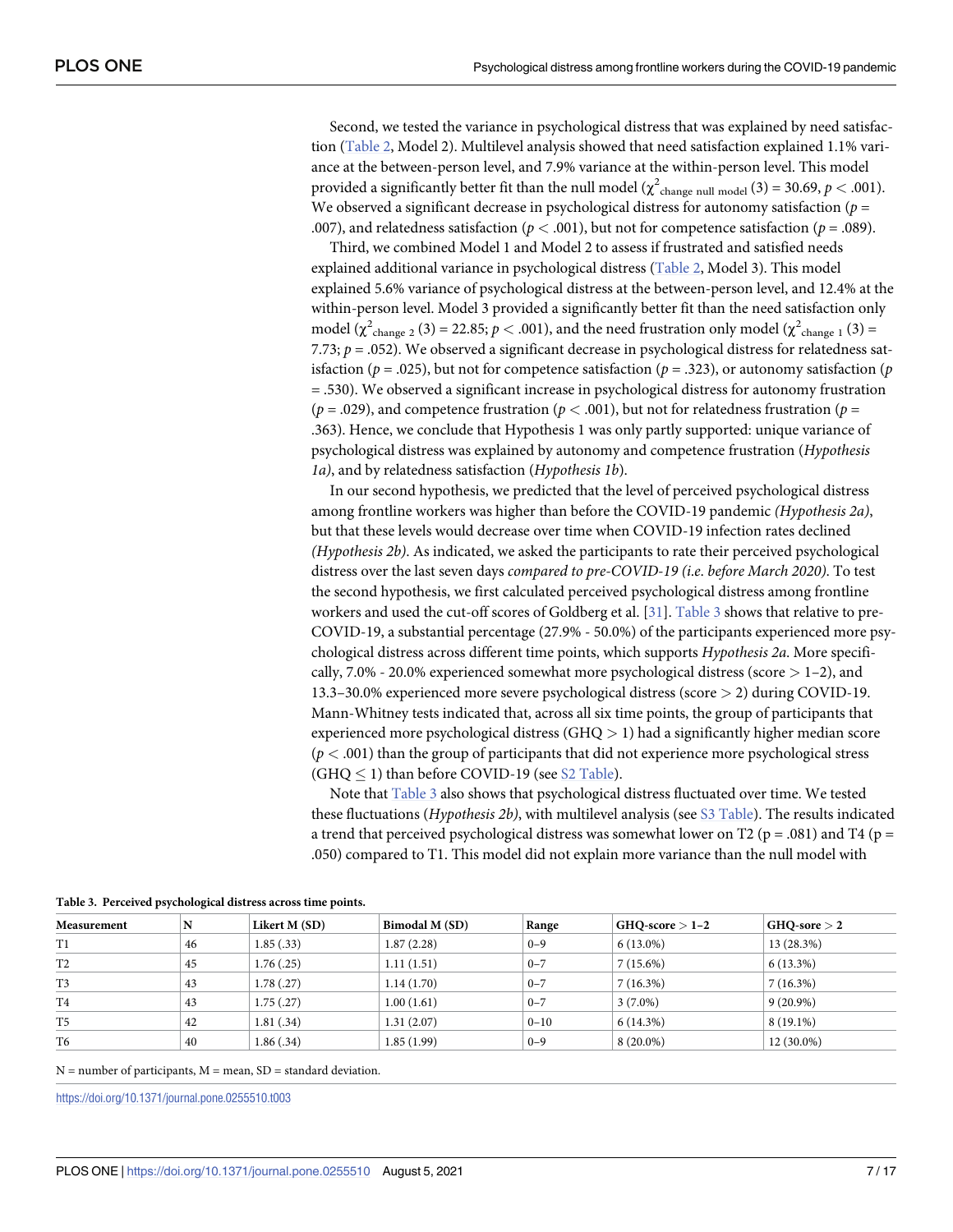psychological distress only ( $\chi^2$ <sub>change null model</sub> (5) = 7.52; *p* = .185). Hence, we conclude that *Hypothesis 2* was partially supported. A substantial number of participants perceived more psychological distress during COVID-19 than before, but we found no statistically significant changes in psychological distress over time.

#### **Audio diaries**

Our thematic framework included six themes to categorise and describe the recordings, namely 'autonomy support', 'competence support', 'relatedness support', 'autonomy frustration', 'competence frustration', and 'relatedness frustration'. Nearly all experiences illustrated an interplay between different needs. Therefore, we divided the results into need supportive and need frustrating experiences. Relatedness support was predominantly described in the need supportive experiences, while autonomy frustration and competence frustration were especially illustrated in the need frustrating experiences. In addition, the actors in need supportive and frustrating experiences differed. Need supportive experiences often included specific people (e.g. colleagues, patients, family members). Need frustrating experiences, however, often included COVID-19 itself, or groups as actors or systems (e.g. organisations, teams, or society).

**Need frustrating experiences.** In many need frustrating experiences, the unpredictable course of COVID-19 or organisational logistics played a role. In particular, the need for autonomy was frustrated, illustrated by participants who felt unable to support patients or organise their work effectively. Limited experience with COVID-19 (competence frustration) and frequently changing teams (relatedness frustration) further frustrated their needs. The use of personal protective equipment (PPE) complicated collaboration between colleagues or communication with patients and family members. Organisational logistics (e.g. work schedules, rules and regulations, communication) led participants to experience little control and influence over their work and work-life balance (autonomy frustration).

*COVID-19 care*. The unpredictable course of COVID-19 had an enormous impact on many participants. Participants perceived limited possibilities to effectively support patients and often felt defeated when patients deteriorated quickly despite the care they provided. Multiple participants experienced that 'fate' predicted the course of the disease and they could not (entirely) rely on their clinical skills and experience due to the absence of a concise treatment.

*"So*, *in that sense, it is a constantly unpredictable situation and that, yes, sometimes that causes me to be extra worried for patients while I would normally not be for such patients.* [...] Anyway, I now find it scary, and now I notice that I-, um, for example, last night I was *awake, and I started thinking whether I really did everything right. Whether I should have done extra checks." (P3)*

These worries increased when participants worked in frequently changing teams or when teams were stressed or frustrated. This hampered the connection and trust among colleagues. Some participants reflected that they needed some time to feel comfortable in a new role and new team. Others experienced more difficulty relying on the skills of colleagues they did not know, which impeded their feelings of trust.

Another example from a nurse illustrated how they felt helpless to comfort a patient who just returned from the ICU to the COVID-ward. This patient woke up panicked, and started to hyperventilate. Despite all their efforts, the doctors and nurses were unable to comfort the patient and take their shortness of breath and anxiety away. The nurse reflected afterwards: *"I cried when I got home*, *just because you só badly want someone to–to be comfortable and to help them–and not* being able to help someone, that you only can just stand by them, that makes me feel helpless. (P43).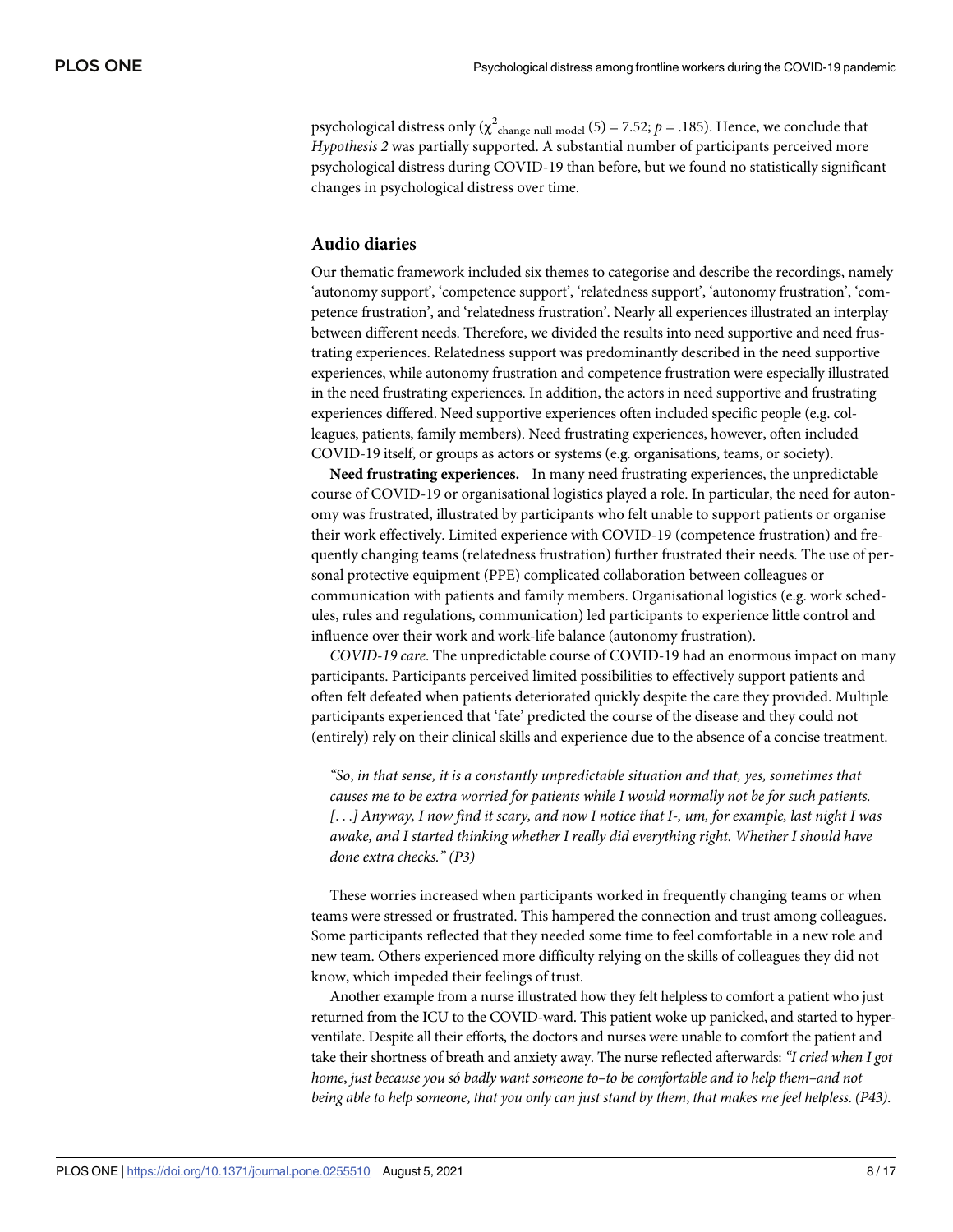This feeling of inability to comfort patients was strengthened by the use of PPE, which impeded contact and communication with patients, but also made daily care more tiring than normal: "Because they also only see, uh, a blue suit and a mask and a hairnet and they do not see *the person behind that*, *so it is harder to reassure [patients] than normally*." (P2). On top of that, the obligatory use of PPE and strict rules to prevent the spreading of the disease impeded participants to lend a helping hand or support colleagues. This was especially hard during busy shifts, where participants saw their colleagues struggle to manage their work while they could only watch.

*Organisational logistics*. Organisational logistics frustrated participants' needs in different ways. We found two categories related to communication that impeded need support, namely experiences associated with visiting arrangements and experiences associated with changing rules and regulations for the staff.

First, the strict visiting arrangements frustrated participants' autonomy and competence. Many participants shared experiences where they needed to bring bad news. Normally, family members would visit the hospital for this and get the opportunity to say goodbye to their loved ones. During COVID-19, many participants had to bring bad news to family members under time pressure–because the patient deteriorated quickly and needed to be transferred to the ICU–and by telephone–because of the strict visiting arrangements: "*It is very difficult to give an emotional response [by telephone]*, *uh*, *such as putting an arm around them [*. . .*] or looking them in the eyes to check how they handle this news*.*"* (P6) This challenged their perceived professional effectiveness of communication and provision of emotional support. In addition, visiting arrangements were changed frequently, but this was not always effectively communicated. This led to miscommunication and frustration within teams. For example, a pilot period to allow some visitors on the COVID-wards was not clearly communicated with the nurses, which resulted in fewer visitors than were possible and confusion within the team.

Second, limited involvement of the staff in organisational logistics especially frustrated participants' autonomy. Many participants felt insufficiently involved in decision-making or incompletely informed by the organisation. Regulations from the hospital organisation led to (some degree of) uncertainty, unrest, or frustration for many participants. For example, it was unclear if or when participants would return to their own specialty to provide care for non-COVID patients. Some participants felt uncomfortable, useless or bored during quiet COVIDshifts with very few hospitalised patients. Multiple narratives included participants not being able to influence scheduling and rosters being available only last minute, in combination with frequently working on different wards with different teams. Some participants described a feeling of being 'toyed with':

*"For me personally*, *I-*, *it also exhausts me that you just don't know where you stand*. *Espe*cially if you have a family with children at home, a husband who in fact also has to work, and *everyone has to adapt to my schedule ad hoc*.*"* (P6)

When miscommunications occurred about such regulations, nurses and junior doctors experienced no choice but to accept it because they stood lower in the overall hierarchy. In one case, participants heard that they needed to take care of more patients in the near future. This resulted in doubts about the future quality of care and impaired work satisfaction of nurses:

"Uh, we have heard that we need to care for uh many more patients uh in total. Instead of uh 30 patients, a total of 60 approximately.  $[\ldots]$  Uh, and there is unrest about that. We are con*cerned that the quality will decrease*, *that we will have less work satisfaction*, *uh*, *that- that care will be compromised and that this is insufficiently acknowledged*.*"* (P29)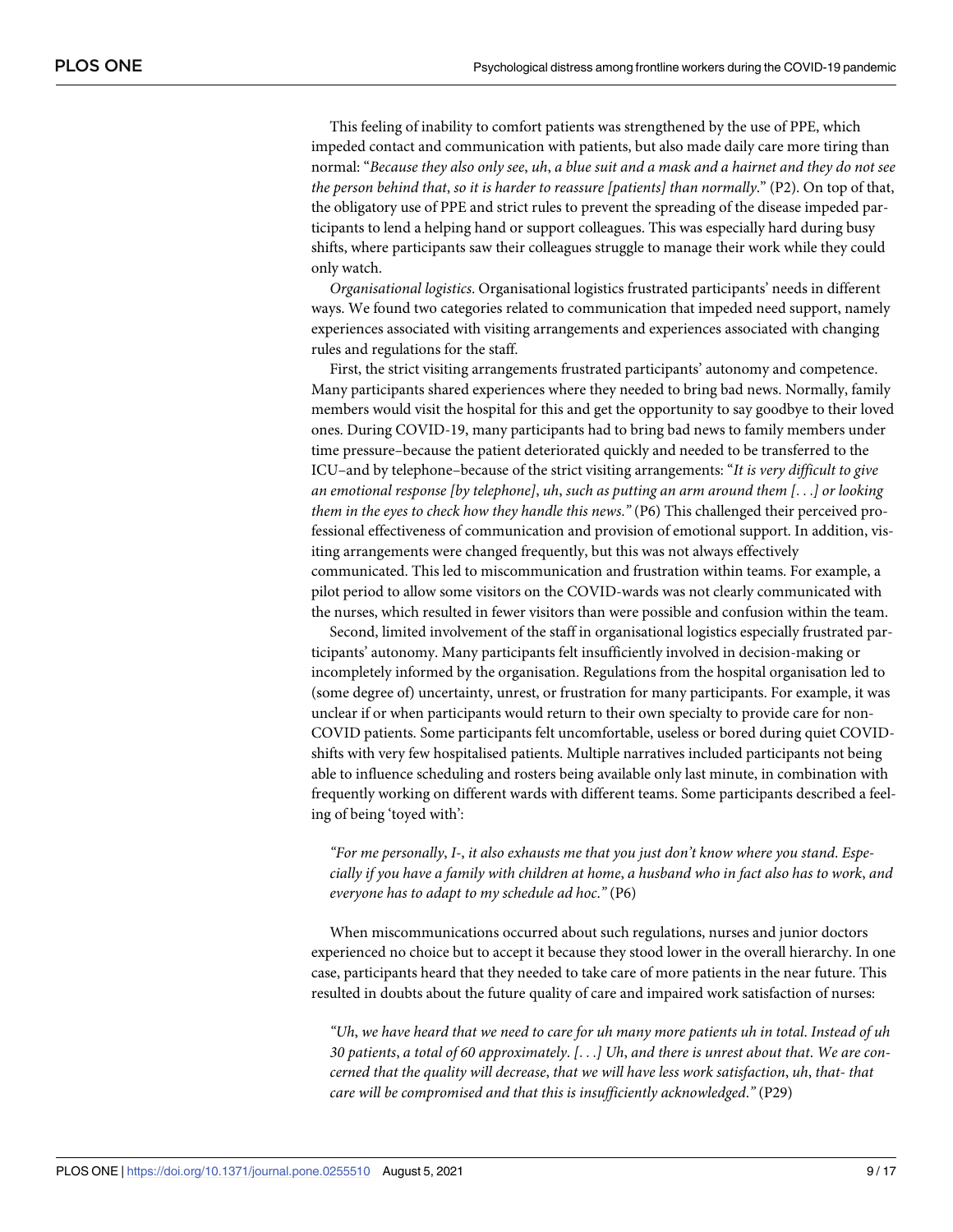**Need supportive experiences.** In many need supportive experiences, a feeling of connectedness with colleagues, patients, or family members played a central role. It seemed that the need for relatedness was vital to cope with emotionally demanding situations, such as deteriorating patients or the changes and uncertainties that were caused by COVID-19. Relatedness satisfaction seemed to promote competence and autonomy in the workplace, possibly due to an open and positive atmosphere within teams. Examples of autonomy support were more implicit and often related to a sense of competence. For example, knowledge and practical experience of dealing with COVID-19 (competence satisfaction) stimulated participants to organise care for patients in a way they felt was best (autonomy satisfaction).

*Interaction with colleagues*. Most participants felt connected with their colleagues. The uncertainties and challenges of working on COVID-wards promoted a sense of camaraderie, e.g. "You have to do it as a team, and that's the strength of uh working on wards like these" (P33). This supported participants in coping with the emotionally demanding care that they had to provide and helped them share successes with their colleagues.

"Yes, I sometimes find it difficult, to then-you are also in a kind of social isolation, and well, I am happy to see my colleagues. Luckily, I get a lot of support from my colleagues, and we were *also able to talk about it well. Be able to evaluate afterward how intense it is." (P1)*

Although some participants, at first, felt incompetent to care for COVID-19 patients, their confidence was built through training, using protocols, and open consultation with colleagues. There seemed to be an increased level of equality among colleagues because everyone at times struggled with the unpredictable course or treatment of COVID-19. An open atmosphere and a strong team spirit made it easier to ask colleagues for advice, build trust in each other, and address areas of improvement in daily care. Moreover, participants felt free to share their expertise with colleagues from a different professional background.

*"And I think that because of that, um, yes*, *people also feel more valued, because you're not only doing regular COVID care, but you're also be- being called upon your expertise from your own profession" (P3)*

*Interaction with patients & family members*. After a couple of weeks of working on a COVID-ward, participants felt increasingly confident in taking care of COVID-patients. Gaining more experience helped them to better explain to patients and family members what might happen during the disease, despite its unpredictability. Many participants shared that they felt closely connected to their patients, for example, through the in-depth conversations they had with patients. This strengthened their ability to emotionally or mentally support patients. Participants felt the freedom to take the time to talk to patients, because they cared for a limited number of patients each day:

"Uh, it was uh, nice to support a patient on a social level and to have a conversation about *that. And I really hope I've helped him. Uh, and what makes my profession so valuable–it's* uh–you've not become a physician to just prescribe pills, but you're in a position to talk to peo*ple and uh try to find answers to their existential questions in life together." (P6)*

The strong bond that participants felt with their patients seemed to stimulate autonomous behaviour. Participants used visiting policies, although they were strict and not always clearly communicated, to arrange short moments of contact between patients and their family members, or organised that patients were transferred to (rehabilitation) clinics near their families.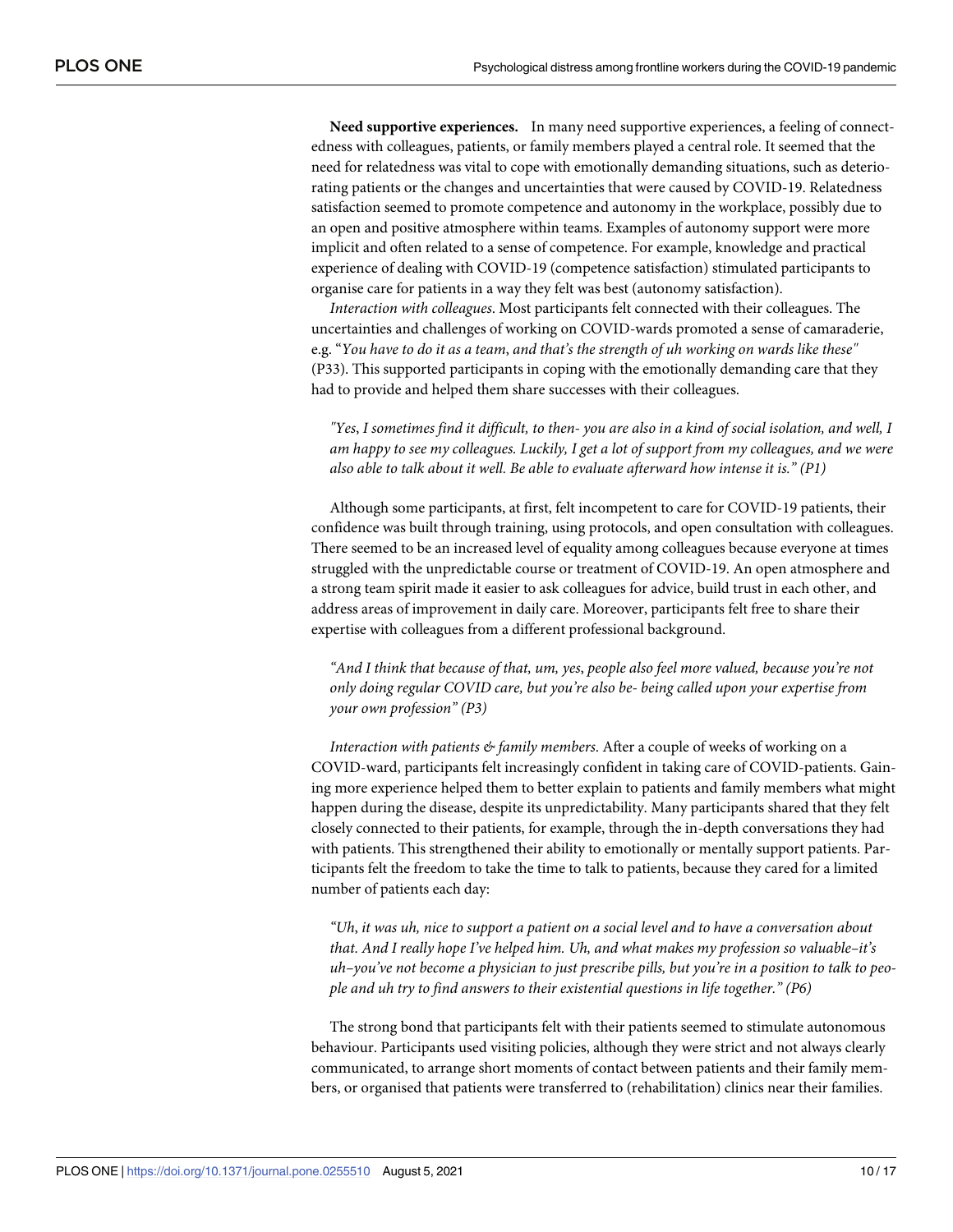They also used technical innovations, e.g. video calling, to establish valuable contact between patients and their families. As a participant (P6) stated, *"Uh*, *it was kind-of an eye-opener for me*, *at first I was hesitant because you think 'will this work for effective communication*?*'*. *But actually*, *it was uh a nice method to communicate*.*"* In addition, another participant (P29) explained: "*Uh*, *it's special to see that uh*, *loved ones can share some time through video-calling*. *But it's also difficult to see them so far apart*, *in completely different worlds*."

#### **Discussion**

In this study, we quantitatively assessed frustration and satisfaction of basic psychological needs, and psychological distress during COVID-19, and qualitatively explored experiences of frontline workers. Our results provide insights about different elements of the social environment that affected psychological distress among frontline workers. While frontline workers experienced need frustration and increased levels of psychological distress, relatedness support seemed to help them deal with the challenges of the COVID-19 pandemic. In many narratives, we observed an interconnectedness between needs. In the next paragraphs, we discuss both quantitative and qualitative findings, their meaning from a theoretical and empirical perspective, and the implications for practice.

#### **Connection between qualitative and quantitative findings**

The connection between quantitative and qualitative data yielded some interesting findings. COVID-19 resulted in an increase in perceived psychological distress compared to pre-COVID-19. Over time, 7.0% - 20.0% of participants experienced somewhat more psychological distress, and 13.3% - 30.0% of the participants experienced more severe levels of psychological distress. This is problematic, because these workers are at risk for mental health disorders [30]. Although 50.0–72.1% of our participants did not experience more psychological distress compared to pre-COVID-19, we need to interpret this finding with caution because we have no baseline pre-COVID-19 distress level of our sample. These findings do not indicate an absence of psychological distress pre-COVID-19. The narratives described many need frustrating experiences and illustrated that the emotional intensity of the work and a decrease in autonomy in their work impeded frontline workers' psychological health during COVID-19. Therefore, the COVID-19 pandemic may put additional strain on healthcare staff, who are already at risk of distress, ill-being or burnout [35–37]. Fluctuations in perceived psychological distress of our sample seemed related to infection rates. This indicates that subsequent COVID-19 waves pose a challenge for frontline workers' psychological health, despite increasing familiarity with the disease.

Work-related autonomy and competence frustration were associated with higher levels of psychological distress, while work-related relatedness satisfaction was associated with lower levels of psychological distress. The qualitative audio diaries endorsed and strengthened these findings. However, the quantitative levels of autonomy and competence frustration were relatively low. One explanation may be that qualitative and quantitative measures tap into different experiences. The surveys focussed on overall frustration or satisfaction of work-related needs over the past seven days, while the narratives focussed on specific work-related incidents that provoked emotional responses. The narratives illustrate that especially the need for autonomy was frustrated during COVID-19, frequently in close connection with competence frustration. Competence frustration was often related to unfamiliarity with COVID-19. Through increased knowledge about and experience with COVID-19, frontline workers regained a sense of control and self-efficacy in their work. Nevertheless, contagiousness of COVID-19 and all precautions (e.g. PPE) that they needed to take impeded them to organise their work effectively.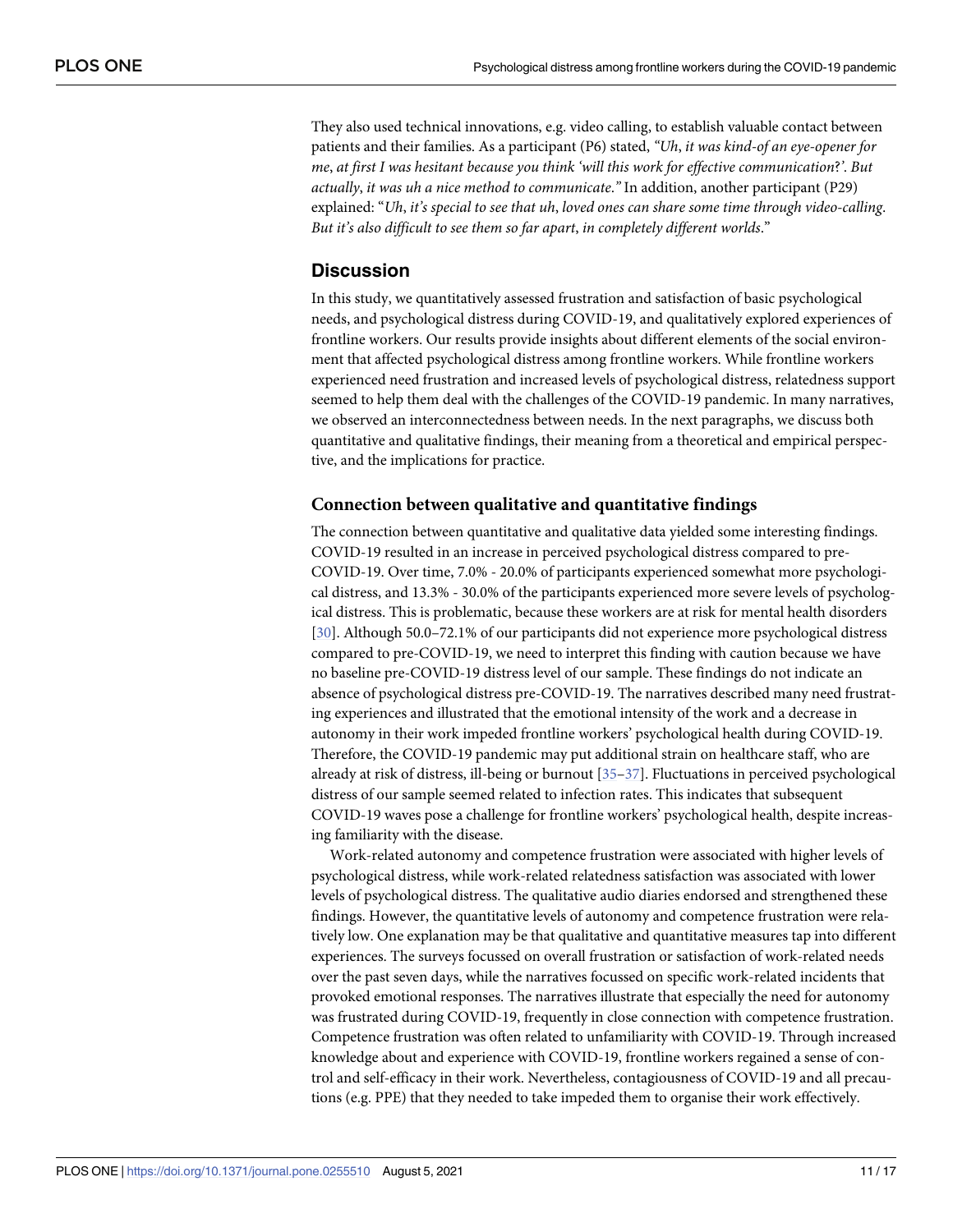Frontline workers' autonomy seemed frustrated most by organisational logistics. Frequent and last-minute changes in work schedules and unclear communication within the organisation limited their possibilities to manage their work-life balance, and decreased the stability within teams. Both the quantitative and qualitative data clearly suggest that support of relatedness is valuable to reduce perceived psychological distress among frontline workers. Relatedness support, especially by colleagues, seemed vital to cope with emotionally demanding situations or work-related challenges during COVID-19. Often, relatedness support seemed to act in a reciprocal way. Frontline workers in our sample also supported relatedness of their colleagues' relatedness (e.g. provide help, share experiences), patients, or family members (e.g. take time to connect and talk).

#### **Comparison with theoretical literature**

Our findings illustrate that both need satisfaction and need frustration explained unique variance in psychological distress, specifically autonomy and competence frustration, and relatedness satisfaction. The effects of relatedness frustration, and both autonomy and competence satisfaction were less clear in our quantitative data, but our qualitative data suggest that these variables may also play a role in explaining psychological distress in our sample, although less obvious. Our findings add to the growing body of SDT literature that also takes the role of need frustration into consideration [23, 24, 27]. Central to SDT is that the social environment plays an essential role in need satisfaction or frustration [14, 15]. Our qualitative data suggest that an explicit focus on different elements of the social environment may help to explain how need frustration and need support simultaneously affect psychological distress (i.e. ill-being) or good mental health (i.e. well-being). We noticed in the narratives that different elements of the social (work) environment affected different needs. We distinguished the direct social environment (e.g. colleagues and patients), and the indirect social environment (e.g. the organisation). While the direct social environment seemed to support relatedness, the indirect elements of the social environment often frustrated autonomy and competence. Based on our findings, we pose that both direct and indirect elements of the social environment need to be addressed in complex and dynamic naturalistic settings, because need frustration and need satisfaction may originate from various sources simultaneously.

#### **Comparison with empirical studies**

An important contribution of our findings to recent empirical studies is the combination of qualitative and quantitative data assessed multiple times, while many recent studies are crosssectional and quantitative in nature [3, 5]. Many studies show an increase in psychological distress among healthcare staff during this pandemic [9, 11, 12, 38, 39]. Our findings are in line with literature that healthcare organisations can implement a diverse range of interventions [40] to support their staff during a pandemic, for example, through clear communication, sufficient training, rostering and support networks [5, 6]. Also, social support among colleagues is important to mitigate psychological distress [5]. We have captured the actual experiences of frontline workers, which indicate that both supportive and frustrating elements of the work environment simultaneously affect their perceived psychological distress. Our findings resonate with recent reviews [6, 40] that suggest that an institutional approach seems vital to mitigate psychological distress.

#### **Implications for practice**

Psychological distress among frontline workers is problematic and requires attention from healthcare organisations to reduce the burden on the clinical staff during a pandemic [6]. We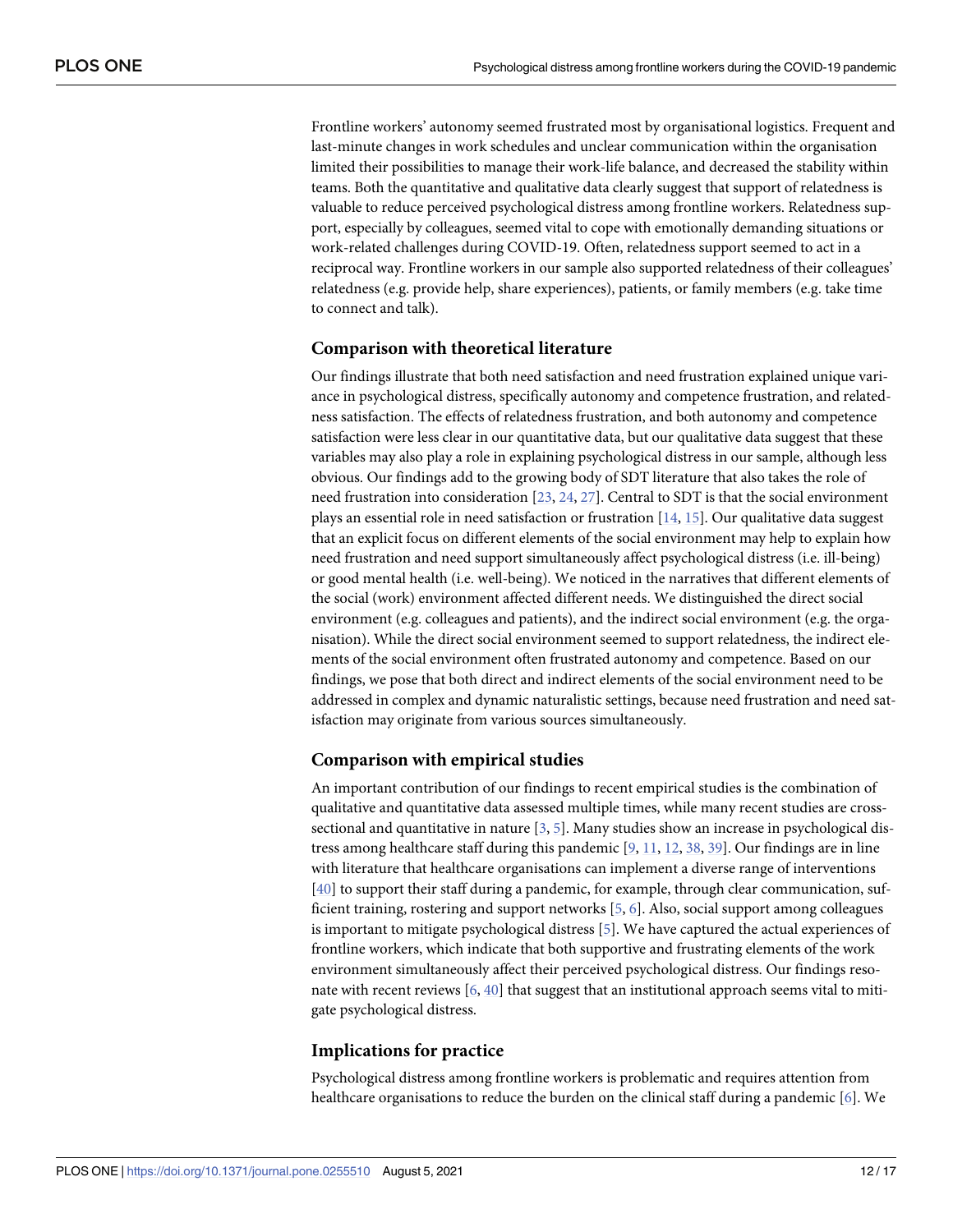suggest some implications for practice that may help organisations to better support their professionals. However, future research is needed to assess the effectivity of specific interventions to support frontline workers  $[41, 42]$ . Participants' narratives illustrate that working in the frontline was emotionally demanding, but sharing experiences and close connections with colleagues seemed to mitigate psychological distress among frontline workers. Therefore, we recommend that professionals be given protected time, during working hours, to reflect on and recover from the emotional impact of their work. Organisations could develop and strengthen internal supportive networks (e.g. peer support, psychological counselling or a hotline for professionals) that are easily accessible during and after working hours. This may support professionals to share and ventilate their experiences, to mitigate psychological distress. In addition, informal support (e.g. among colleagues) should be stimulated and organised (e.g. moments to allow quiet talk or activities to support connection among colleagues). Professionals should feel that 'it is okay not to be okay', and that emotional support and help are legitimate needs. Professionals requiring additional support (e.g. psychological, educational) should be stimulated to make use of tailored interventions to support their needs.

In addition, our findings illustrate that need support is frequently impeded and need frustration is evoked. To better support professionals' autonomy, organisations need to become more flexible and responsive to their staff. Most importantly, the crisis management team(s) should actively collect and be responsive to feedback from professionals regarding the management of the crisis, work schedules (e.g. shifts, hours, professional roles), workload, work-home balance, and emotional demands of the crisis. We suggest creating stability within teams and providing flexible training and education when new insights arise in treatment and for new team members joining the team later on. This helps to promote professionals' competence and to foster reciprocal relationships and belongingness within teams. Especially in an intermittent crisis, where successive waves of increased infection rates alternate with catching up with regular care, it is vital that organisations provide all the support they can to professionals to keep their work balanced and keep them psychologically healthy and engaged. These changes should be developed, evaluated and incorporated continuously to make healthcare organisations ready to act, not only for the next COVID-19 wave, but also for future challenges and healthcare crises that may severely impede professionals' well-being.

#### **Strengths & limitations**

Early in the pandemic, we were able to collect experiences from frontline workers in a timeefficient manner. With audio diaries, participants could spontaneously record and share workrelated experiences with their own devices. These recordings were not guided to fit a particular perspective and were recorded shortly after the experience, thereby preventing recall bias [43, 44]. A drawback of this method was that we could not further explore or follow up on these shared entries. Nevertheless, in combination with the repeated surveys, we were able to triangulate the data to expand our exploration of the social work environment that affected frontline workers' basic psychological needs and psychological distress [45].

We used SDT's basic psychological needs for both our quantitative and qualitative analysis. This provided valuable insight into frontline workers' experiences. To prevent a too narrow thematic focus by our theory-driven qualitative analysis, we started with an inductive analysis. Through frequent team discussions and memo writing, we created a thorough overview of the dataset. The subsequent deductive thematic analysis provided a focussed description of the basic needs, wherein the role of the work environment was taken into consideration. Moreover, the research team included diverse professional backgrounds. This promoted reflexivity to interpret the findings from a theoretical perspective as well as for clinical practice. While a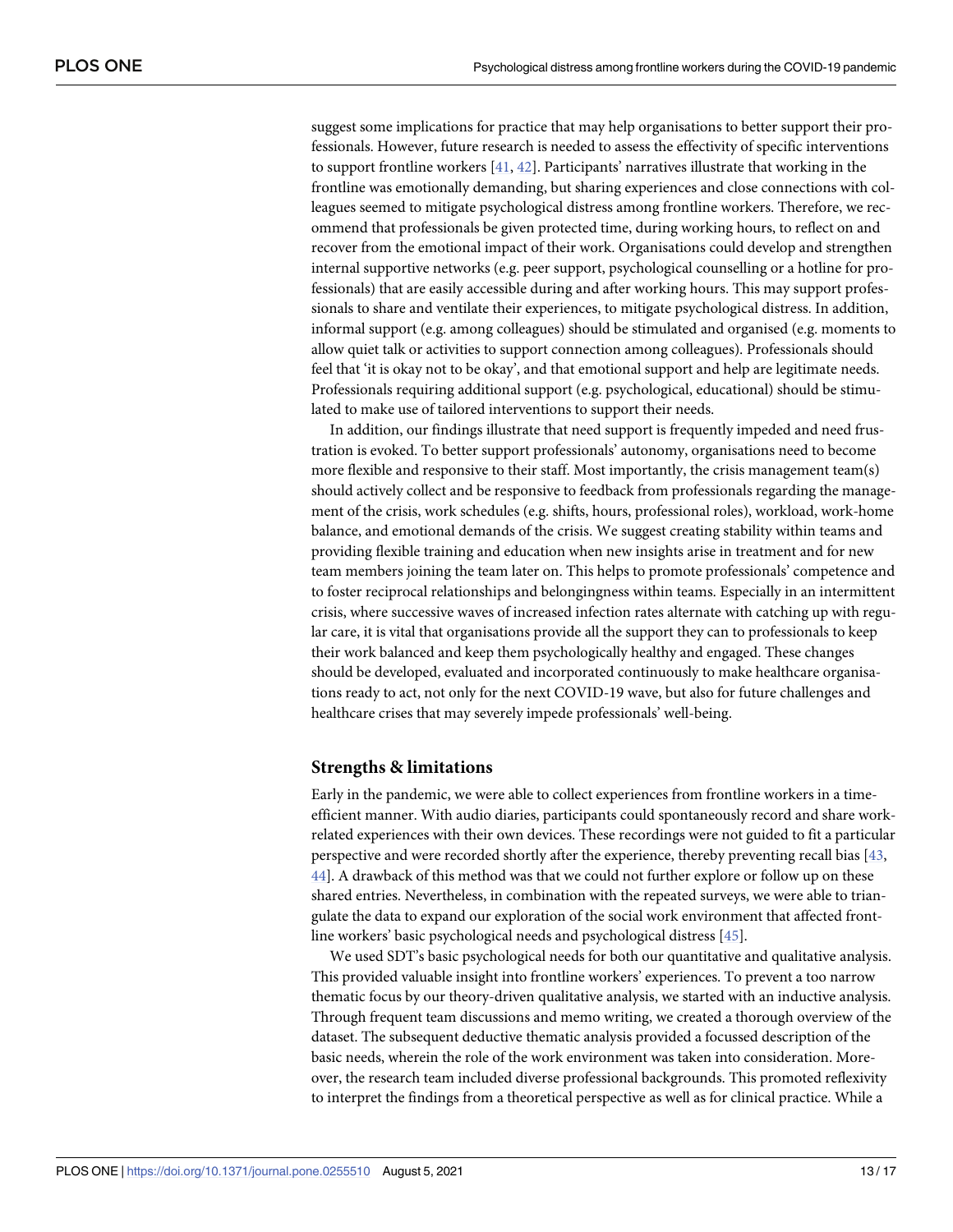different theoretical lens or analytical approach may have resulted in different findings, we believe that the results represent the data in a theoretically and practically valuable way.

Our relatively small quantitative sample size and nurses' overrepresentation in our audio diaries limit the generalisability and transferability of our findings. The reliabilities of our need satisfaction and frustration scales were poor for autonomy and competence support. Moreover, a full multilevel analysis requires a larger sample size. While our qualitative dataset was sufficient for thematic analysis, these results were mainly based on nurses' and, to a somewhat lesser extent, junior doctors' experiences, but did not seem to encapsulate consultants' experiences. Therefore, our results remain exploratory in nature. Future research is needed to assess the unique value of each predictor variable on psychological distress.

### **Conclusion**

Our study illustrates that both psychological need frustration as well as psychological need satisfaction are needed to effectively investigate frontline workers' psychological distress. Different methods shed additional light on the elements of the direct and indirect social environment that influence need satisfaction and need frustration of people in complex and dynamic naturalistic settings. Challenging times, such as COVID-19, require healthcare organisations to better support their professionals by tailored formal and informal support networks.

# **Supporting information**

**S1 File. Survey items.** (DOCX)

**S2 File. Audio diary instruction.** Instructions and prompts for participants to record and share their entries. (DOCX)

**S3 File. Thematic analysis.** The six steps of thematic analysis and the reflexivity paragraph. (DOCX)

**S1 Table. The distribution of between- and within-person variance for the predictor variables (null models).**

(DOCX)

**S2 Table. Non-parametric test for differences in psychological distress.** (DOCX)

**S3 Table. Model with fluctuations in psychological distress over time.** (DOCX)

# **Acknowledgments**

We would like to thank dr. A. Niemeijer, statistician of the scientific institute of the Martini Hospital in Groningen, for her invaluable statistical help and advice on the multilevel analyses. We also want to thank all nurses, consultants, and junior doctors who participated in the study and shared their experiences.

# **Author Contributions**

**Conceptualization:** Wieke E. van der Goot, Robbert J. Duvivier, Nico W. Van Yperen, Marco A. de Carvalho-Filho, Rijk O. B. Gans, Eveline Kloeze, A. Debbie C. Jaarsma, Wouter F. W. Bierman.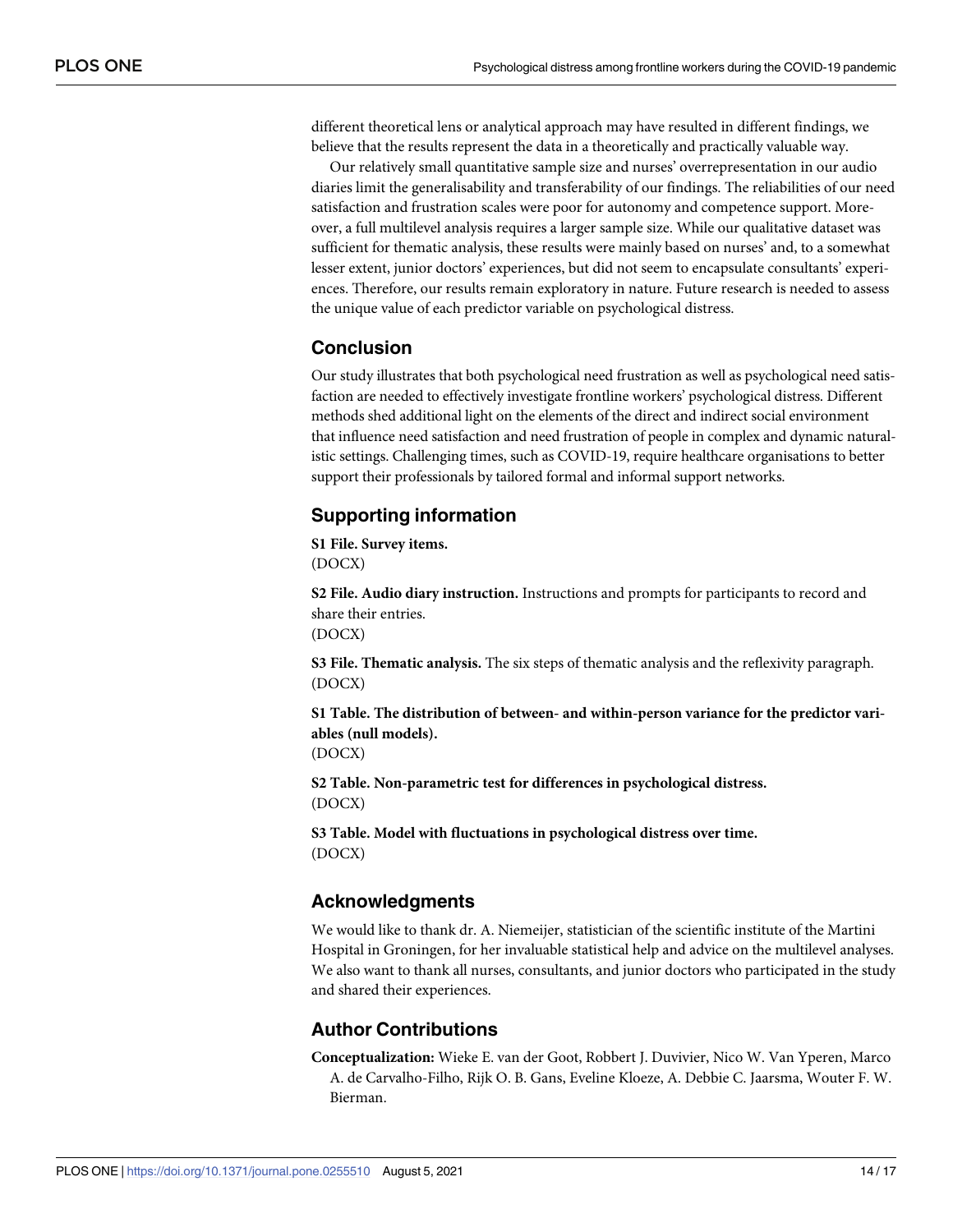**Data curation:** Wieke E. van der Goot.

**Formal analysis:** Wieke E. van der Goot, Robbert J. Duvivier, Kirsten E. Noot, Renee Ikink.

**Funding acquisition:** Rijk O. B. Gans, Wouter F. W. Bierman.

**Investigation:** Wieke E. van der Goot.

**Methodology:** Wieke E. van der Goot, Robbert J. Duvivier, Nico W. Van Yperen, Marco A. de Carvalho-Filho, Kirsten E. Noot, Renee Ikink, A. Debbie C. Jaarsma, Wouter F. W. Bierman.

**Project administration:** Wieke E. van der Goot, Robbert J. Duvivier, A. Debbie C. Jaarsma, Wouter F. W. Bierman.

**Resources:** Eveline Kloeze, Jaap E. Tulleken, A. J. Jolanda Lammers, Wouter F. W. Bierman.

**Supervision:** Robbert J. Duvivier, Nico W. Van Yperen, A. Debbie C. Jaarsma, Wouter F. W. Bierman.

**Validation:** Robbert J. Duvivier, Nico W. Van Yperen, A. Debbie C. Jaarsma.

**Visualization:** Wieke E. van der Goot, Robbert J. Duvivier, Nico W. Van Yperen.

- **Writing – original draft:** Wieke E. van der Goot, Robbert J. Duvivier, Nico W. Van Yperen, Kirsten E. Noot, Renee Ikink, A. Debbie C. Jaarsma, Wouter F. W. Bierman.
- **Writing – review & editing:** Wieke E. van der Goot, Robbert J. Duvivier, Nico W. Van Yperen, Marco A. de Carvalho-Filho, Kirsten E. Noot, Renee Ikink, Rijk O. B. Gans, Eveline Kloeze, Jaap E. Tulleken, A. J. Jolanda Lammers, A. Debbie C. Jaarsma, Wouter F. W. Bierman.

#### **References**

- **1.** WHO. Director-General's opening remarks at the media briefing on COVID19. 11 March 2020 2020 [Cited 18 January 2021]. Available from: https://www.who.int/director-general/speeches/detail/whodirector-general-s-opening-remarks-at-the-media-briefing-on-covid-19—11-march-2020.
- **2.** Adams JG, Walls RM. Supporting the Health Care Workforce During the COVID-19 Global Epidemic. JAMA. 2020; 323(15): 1439–40. https://doi.org/10.1001/jama.2020.3972 PMID: 32163102
- **3.** Cabarkapa S, Nadjidai SE, Murgier J, Ng CH. The psychological impact of COVID-19 and other viral epidemics on frontline healthcare workers and ways to address it: A rapid systematic review. Brain Behav Immun Health. 2020:100144. https://doi.org/10.1016/j.bbih.2020.100144 PMID: 32959031
- 4. Brooks SK, Dunn R, Amlôt R, Rubin GJ, Greenberg N. A Systematic, Thematic Review of Social and Occupational Factors Associated With Psychological Outcomes in Healthcare Employees During an Infectious Disease Outbreak. J Occup Environ Med. 2018; 60(3): 248–57. https://doi.org/10.1097/JOM. 0000000000001235 PMID: 29252922
- **5.** De Brier N, Stroobants S, Vandekerckhove P, De Buck E. Factors affecting mental health of health care workers during coronavirus disease outbreaks (SARS, MERS & COVID-19): A rapid systematic review. PLOS ONE. 2020; 15(12): e0244052. https://doi.org/10.1371/journal.pone.0244052 PMID: 33320910
- **6.** Kisely S, Warren N, McMahon L, Dalais C, Henry I, Siskind D. Occurrence, prevention, and management of the psychological effects of emerging virus outbreaks on healthcare workers: rapid review and meta-analysis. BMJ. 2020; 369: m1642. https://doi.org/10.1136/bmj.m1642 PMID: 32371466
- **7.** Lai J, Ma S, Wang Y, Cai Z, Hu J, Wei N, et al. Factors associated with mental health outcomes among health care workers exposed to coronavirus disease 2019. JAMA Netw Open. 2020; 3(3): e203976. https://doi.org/10.1001/jamanetworkopen.2020.3976 PMID: 32202646
- **8.** Kannampallil TG, Goss CW, Evanoff BA, Strickland JR, McAlister RP, Duncan J. Exposure to COVID-19 patients increases physician trainee stress and burnout. PLOS ONE. 2020; 15(8): e0237301. https:// doi.org/10.1371/journal.pone.0237301 PMID: 32760131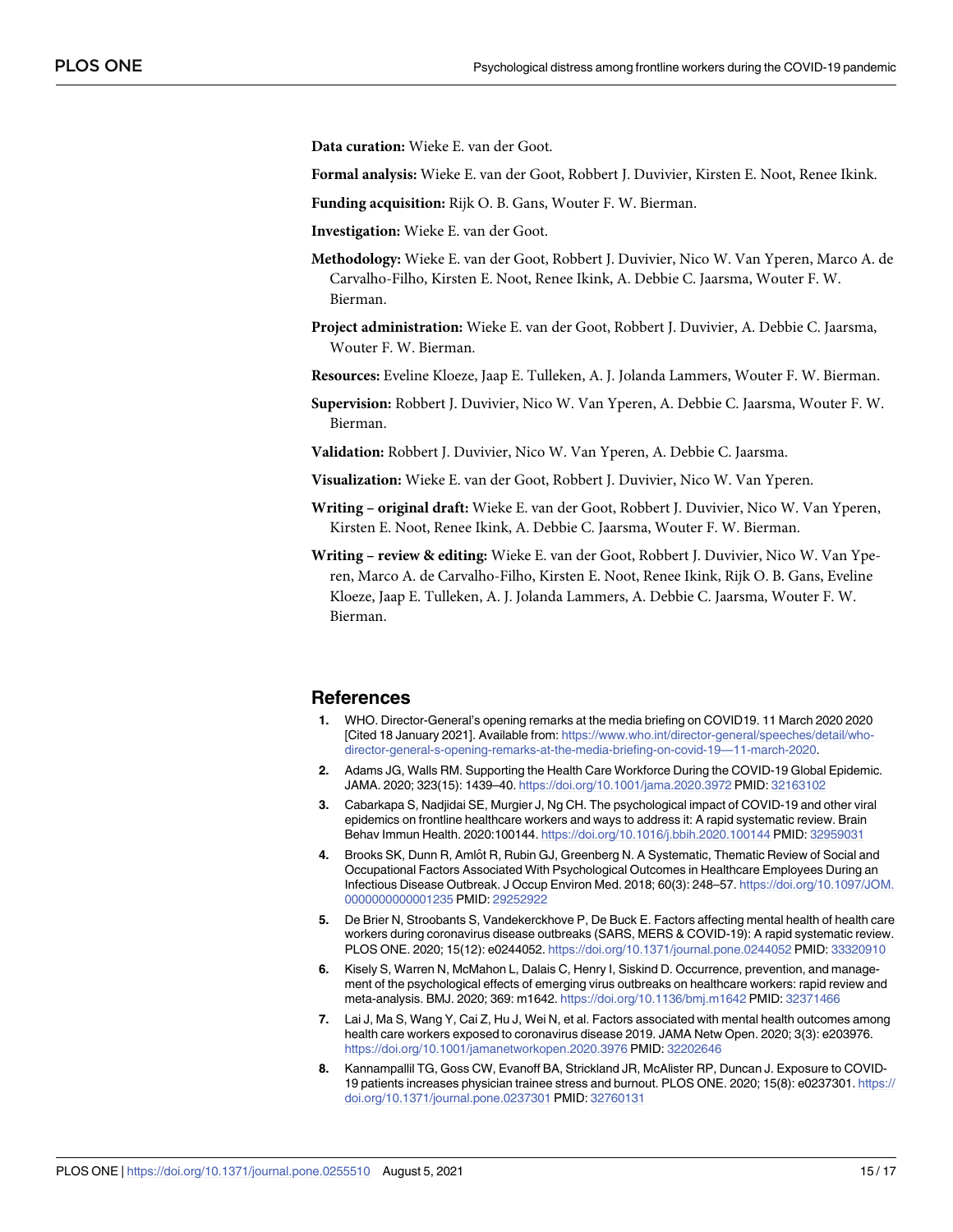- **9.** Pappa S, Ntella V, Giannakas T, Giannakoulis VG, Papoutsi E, Katsaounou P. Prevalence of depression, anxiety, and insomnia among healthcare workers during the COVID-19 pandemic: A systematic review and meta-analysis. Brain Behav Immun. 2020; 88: 901–907. https://doi.org/10.1016/j.bbi.2020. 05.026 PMID: 32437915
- **10.** Xiao H, Zhang Y, Kong D, Li S, Yang N. The effects of social support on sleep quality of medical staff treating patients with coronavirus disease 2019 (COVID-19) in January and February 2020 in China. Med Sci Monit. 2020; 26: e923549. https://doi.org/10.12659/MSM.923549 PMID: 32132521
- **11.** De Kock JH, Latham HA, Leslie SJ, Grindle M, Munoz S-A, Ellis L, et al. A rapid review of the impact of COVID-19 on the mental health of healthcare workers: implications for supporting psychological wellbeing. BMC Public Health. 2021;21(104). https://doi.org/10.1186/s12889-020-10083-y PMID: 33402145
- **12.** Spoorthy MS, Pratapa SK, Mahant S. Mental health problems faced by healthcare workers due to the COVID-19 pandemic–A review. Asian J Psychiatr. 2020; 51: 102119. https://doi.org/10.1016/j.ajp. 2020.102119 PMID: 32339895
- **13.** Hall LH, Johnson J, Watt I, Tsipa A, O'Connor DB. Healthcare Staff Wellbeing, Burnout, and Patient Safety: A Systematic Review. PLOS ONE. 2016; 11(7): e0159015. https://doi.org/10.1371/journal. pone.0159015 PMID: 27391946
- **14.** Ryan RM, Deci EL. Self-determination theory and the facilitation of intrinsic motivation, social development and well-being. Am Psychol. 2000; 55(1): 68–78. https://doi.org/10.1037//0003-066x.55.1.68 PMID: 11392867
- **15.** Deci EL, Ryan RM. Facilitating optimal motivation and psychological well-being across life's domains. Can Psychol. 2008; 49(1): 14–23. https://doi.org/10.1037/0708-5591.49.1.14
- **16.** DeCharms R. Personal causation; the internal affective determinants of behavior. New York: Academic Press; 1968.
- **17.** Ten Cate TJ, Kusurkar RA, Williams GC. How self-determination theory can assist our understanding of the teaching and learning processes in medical education. AMEE guide no. 59. Medical Teacher. 2011; 33: 961–73. https://doi.org/10.3109/0142159X.2011.595435 PMID: 22225433
- **18.** White RW. Motivation reconsidered: The concept of competence. Psychological review. 1959; 66(5): 297–333. https://doi.org/10.1037/h0040934 PMID: 13844397
- **19.** Elliot AJ, Dweck CS, Yeager DS. Handbook of competence and motivation: theory and application. Second edition. ed. New York: The Guilford Press; 2017.
- **20.** Baumeister RF, Leary MR. The need to belong: Desire for interpersonal attachments as a fundamental human motivation. Psychol Bull. 1995; 117(3): 497–529. https://doi.org/10.1037/0033-2909.117.3.497 PMID: 7777651
- **21.** Deci EL, Ryan RM. The 'what' and 'why' of goal pursuits: human needs and the self-determination of behavior. Psychological Inquiry. 2000; 11(4): 227–268. https://doi.org/10.1207/S15327965PLI1104\_01
- **22.** Van den Broeck A, Ferris DL, Chang C-H, Rosen CC. A review of self-determination theory's basic psychological needs at work. Journal of Management. 2016; 42(5): 1195–1229. https://doi.org/10.1177/ 0149206316632058
- **23.** Vansteenkiste M, Ryan RM. On psychological growth and vulnerability: Basic psychological need satisfaction and need frustration as a unifying principle. J Psychother Integr. 2013; 23(3): 263–280. https:// doi.org/10.1037/a0032359
- **24.** Bartholomew KJ, Ntoumanis N, Ryan RM, Bosch JA, Thøgersen-Ntoumani C. Self-determination theory and diminished functioning: The role of interpersonal control and psychological need thwarting. Pers Soc Psychol Bull. 2011; 37(11): 1459–1473. https://doi.org/10.1177/0146167211413125 PMID: 21700794
- **25.** Costa S, Ntoumanis N, Bartholomew KJ. Predicting the brighter and darker sides of interpersonal relationships: Does psychological need thwarting matter? Motivation and Emotion. 2015; 39: 11–24. https:// doi.org/10.1007/s11031-014-9427-0
- **26.** Chen B, Vansteenkiste M, Beyers W, Boone L, Deci E, Van der Kaap-Deeder J, et al. Basic psychological need satisfaction, need frustration, and need strength across four cultures. Motivation and Emotion. 2015; 39: 216–236. https://doi.org/10.1007/s11031-014-9450-1
- **27.** Ryan RM, Deci EL. The darker and brighter sides of human existence: Basic psychological needs as a unifying concept. Psychological Inquiry. 2000; 11(4): 319–338. https://doi.org/10.1207/ S15327965PLI1104\_03
- **28.** Mabbe E, Soenens B, Vansteenkiste M, van der Kaap-Deeder J, Mouratidis A. Day-to-day variation in autonomy-supportive and psychologically controlling parenting: The role of parents' daily experiences of need satisfaction and need frustration. Parenting. 2018; 18(2): 86–109. https://doi.org/10.1080/ 15295192.2018.1444131